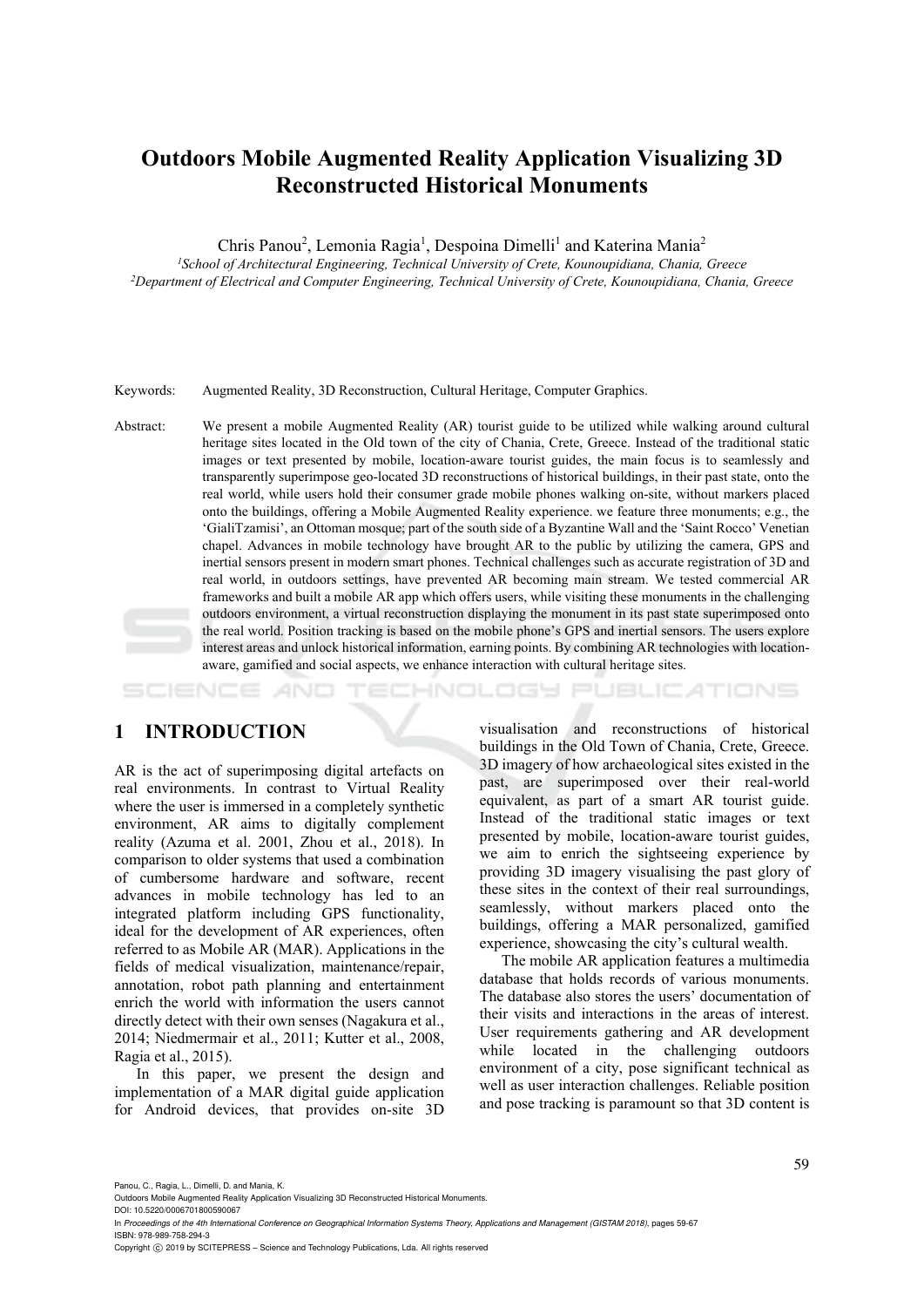accurately superimposed on real settings, at the exact position required and is one of the major technical problems of AR technologies.

Our system features a geo-location and sensor approach which compared to optical tracking techniques allows for free user movement throughout the site, independent of changes in the building's structure. The MAR application proposed provides an easily extendable platform for future additions of digital content requiring a minimal amount of development and technical expertise.The goal is to provide a complete and operational AR experience to the end-user by tackling AR technical challenges efficiently, as well as offering insight for future development in similar scenarios.

#### **1.1 Motivation**

Since the Neolithic era, the city of Chania has faced many conquerors and the influences of many civilizations through time. Byzantine, Arabic, Venetian and Ottoman characteristics are evident around the cultural center of the town clustered towards the old Venetian Harbor. In order to provide the tourist with a view of the past, based on cuttingedge AR technologies, we designed a historical route throughout the city consisting of a selection of historical buildings, to be digitally reconstructed and presented in their past state through an AR paradigm. The final selection includes three monuments that represent key historical periods of the Town of Chania (Figure 1).

*The Glass Mosque* is located in the Venetian Harbor of Chania and it is the first mosque built in Crete and the only surviving in the City dating from the second half of the  $17<sup>th</sup>$  Century. The mosque is a jewel of Islamic art in the Renaissance and featured a small but picturesque minaret demolished in 1920 or in 1939. *The Saint Rocco temple* is a Venetian chapelon that consists of two different forms of vaulted roof aisles. Although the southernmost part is preserved in good condition, the northern and oldest one has had its exterior painted over, covering its stony façade, while a residential structure is built on top. *The Byzantine wall* was built over the old fortifications of the Chydonia settlement around the  $6<sup>th</sup>$  and  $7<sup>th</sup>$  century AD. Its outline is irregular with longitudinal axle from the East to the West, where its two central gates were located. The wall consists of rectilinear parts, interrupted by small oblong or polygonal towers many of which are now partly or completely demolished.

The scope of this work is to virtually restore partially or fully damaged buildings and structures on

historic sites and enable visitors to see them integrated with their real environment, while using a sophisticated AR mobile tourist guide. We aim to deliver geo-located information to the users as well as calculate accurate registration positioning between the real-world monument and 3D digitisations, while users document their visits. By integrating digital maps and a location-aware experience we aim to urge the users to further investigate interest areas in the city of Chania, Crete, and uncover their underlining history by exploiting cutting edge AR mobile technologies.



Figure 1: The Glass Mosque (left), the Saint Rocco Temple (right), the Byzantine wall (middle).

#### **1.2 Previous Work**

AR has been utilized for a number of applications in cultural heritage. One of the initial MAR systems provided on-site help and AR reconstructions of the ruins of ancient Olympia, Greece (Vlahakis et al., 2001). The system utlilized a compass, a DGPS receiver and combined with live view images from a webcam, it obtained the user's location and orientation. Visitors carried a heavy backpack computer and wore a see-through Head Mounted Display (HMD) to display the digital content. The system was a cumbersome MAR unit not acceptable by today's standards. MARCH (Choudary et. al. 2009) was a MAR application developed in Symbian C++, running on a Nokia N95. The system made use of the phone's camera to detect images of cave engravings and overlay them using an image indicating ancient drawings. Although this was the first attempt of a real time MAR application without the use of grey-scale markers, the system still needed the placement of coloured patches at the corners of 2D images captured in caves and the experience was not tested in cave environments.

With the advent of mobile devices, more sophisticated AR experiences are made possible such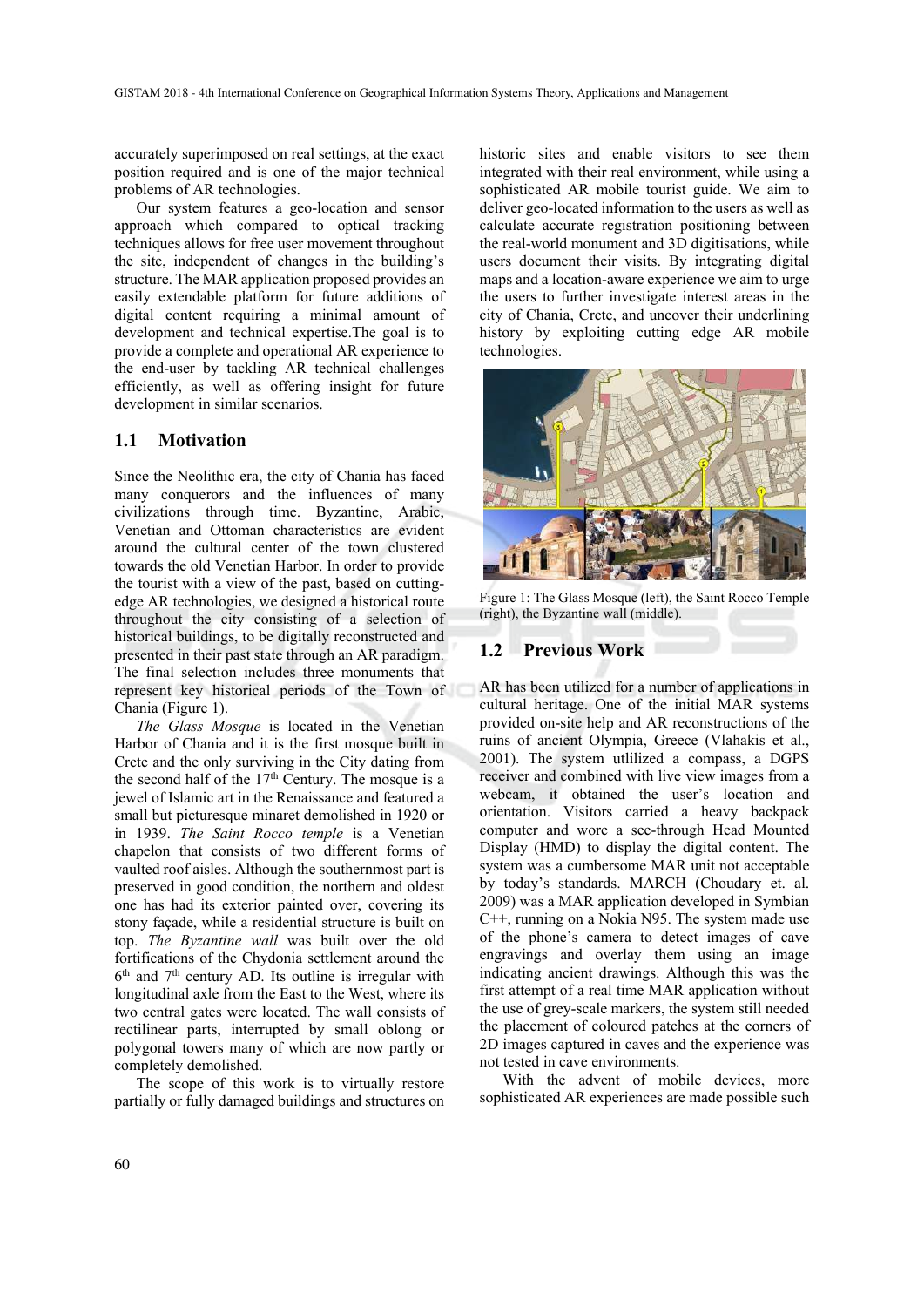as the one for the Bergen-Belsen memorial site, (Pacheco et. al. 2014), a former WWII concentration camp in northern Germany which was burned down after its liberation. The application integrated database interaction, reconstruction modelling and content presentation in a hand held device. Real time tracking was performed with the device's GPS and orientation sensors and navigation was conducted either via map or the camera. The system was superimposing the reconstructed building models on the phone's camera feed. Focusing more on the promotion of cultural heritage in outdoor settings, VisAge (Julier et al., 2016) was an application aiming to turn users into authors of stories and cultural histories in urban environments. The system featured an online portal where users could create their stories using routes through physical space. A story is a set of spatially distributed POIs (Points of Interest). Each POI has its own digital content consisting of images, text or audio. A viewing tool was developed for mobile tablets in Unity using Vuforia's tracking library to overlay the digital content in the real space. The users could follow routes in the city and experience new stories. Tracking was performed using feature detection algorithms from the camera's feed. As per any optical approach, content delivery is not guaranteed due to the lighting variations of the outdoor setting.

Further work in 3D reconstructions was shown in CityViewAR (Lee et al., 2012), a mobile outdoor AR application that was developed to allow people to explore destroyed buildings after the major earthquakes in Christchurch, New Zealand. Besides providing stories and pictures of the buildings, the main feature of the application is the ability to visualize 3D models of the buildings in AR, displayed on a map. Finally, a practical solution presented in (Hable et al., 2012) targeted guiding groups of visitors in noisy in-door environments, based on design decisions such as analogue audio transmission and reliably trackable AR markers. However, preparation of the environment with fiducials is time consuming and the supervision of the visits by experts is necessary to avoid accidents and interference with the working environment.

# **2 METHODOLOGY**

We present a MAR application that besides offering geo-localised textual information concerning cultural sites to a visitor, it also superimposes location-aware 3D reconstructions of historical buildings, positioned exactly where the real-world monuments are located,

displayed on visitors' Android mobile phone. The geo-location approach used for real-time tracking is based on sensors available to both high and low-end mobile phones eliminating hardware restrictions and allowing for easy integration of added historical buildings. It also offers the opportunity to visualize historical sites in non-intrusive ways without placing markers or patches on their walls. It also introduces gamified elements of cultural exploration.

The geo-location approach is adopted that employs the GPS and the inertial sensors of the device so that when the specific location of the actual monument is registered, then the 3D reconstruction of it would be displayed. Locations containing latitude and longitude information are received from the GPS while the accelerometer and geo-magnetic sensors are used to estimate the device pose in the earth's frame. A visual reconstruction is then matched to the user's position and viewing angle displaying the overlaid models on the mobile phone's screen. This implementation offers the most reliable registration of 3D content accurately superimposed on the realworld site, demanding less actions from the users, therefore, ensuring a robust and intuitive experience (Střeláket. al. 2016).

The preparation of the 3D models required the acquisition of historical information and the accurate depiction of them in scale with the real world. Due to the lack of accurate plots and outlines of the buildings, Lidar and DSM data were exported from Open Street Maps and used to create the final models. Designing for a mobile device means that limited processing power and the requirements of the AR technologies need to be taken into account. Complex geometries can impair performance so a low-poly, high-resolution texture approach was adopted in order to avoid frame rate drops. The final models are then processed through Google Sketch-up to georeference and position them onto the real world while looking at the screen of a mobile phone.

Digital maps and an AR camera displaying the interest areas were integrated to assist in navigation through the geo-located content. The client-server architecture ensures that personalised experiences are provided by storing information about user visits and progress. Changes in the server can be conducted without interfering with the mobile application allowing for an easily extendable platform where new monuments could be added as visiting areas. The monuments' information and assets are stored in a database and delivered to the mobile application in a location-request basis. The application was developed for Android in Java as well as employing the Wikitude Javascript API for the AR views. It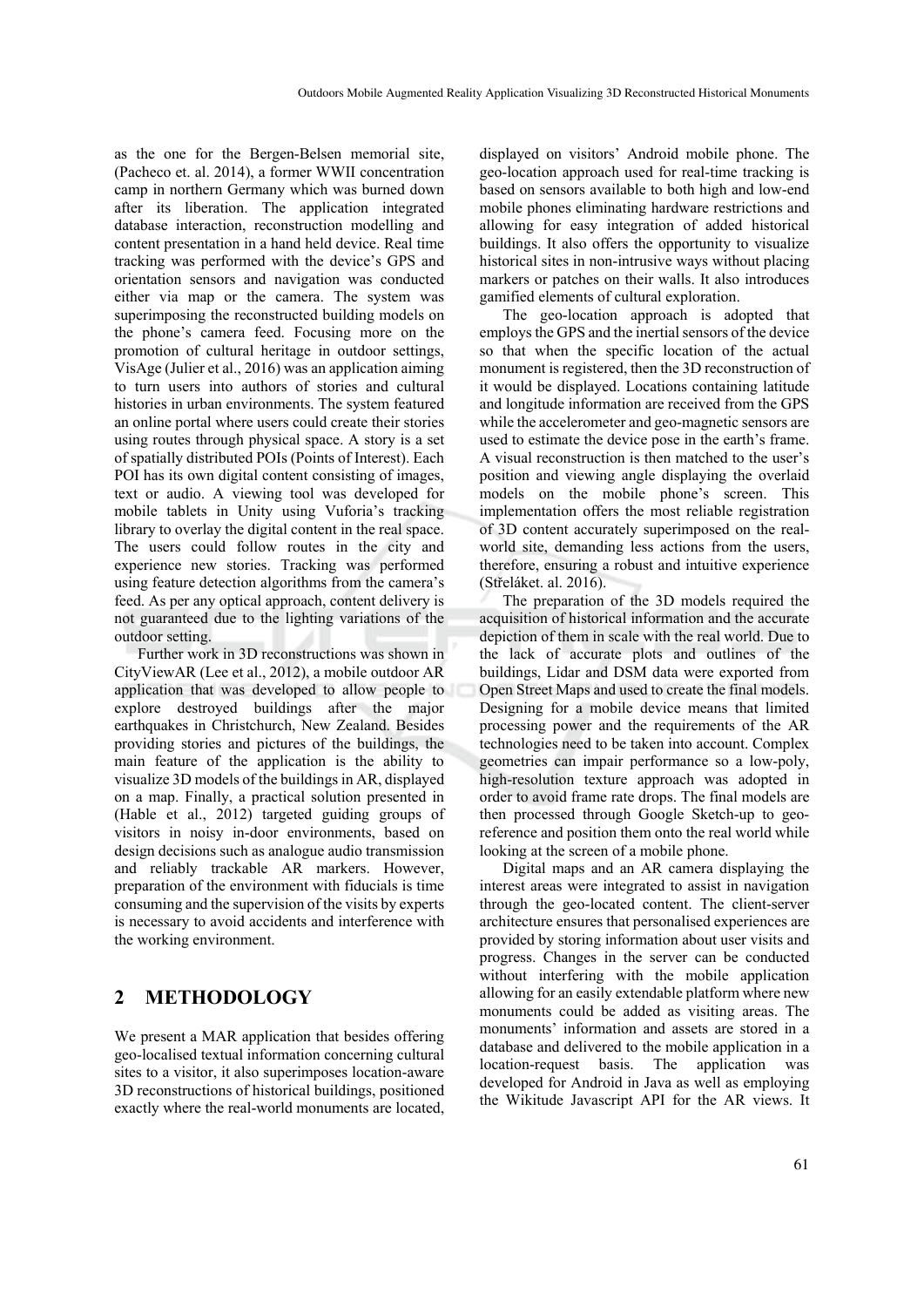features a local database based on SQLite cashing the downloaded content.

#### **2.1 3D Modeling and Texturing**

In order to record the past state of the selected monuments, old photographs, historical information and estimates from experts were utilized. The 3D models visualizing their past state are presented in real size superimposed over the real-world monument and must be in proportion with their surroundings. Therefore, accurate measurements of their structure are necessary. Due to the lack of schematics and plots, we relied on data derived from online mapping repositories which provide outlines and height. The outlines of the three monuments were acquired from Open Street Map (OSM). By selecting specific areas of the monuments on the map, we can then export an .osm file that contains the available information concerning that area, including building outlines and height, where available. This file is essentially an xml file including OSM raw data about roads, nodes, tags etc. The file is then imported into OSM2World, e.g., a Java application whose aim is to produce a 3D scene importing as input the underline data.

The modelling process was focused on preserving a low vertex count as complex geometry compromises interactive frame rate in systems of low processing power such as mobile phones. Complete 3D reconstructions of the selected monuments were created so that they completely overlap the real ones based on AR viewing. The most important aspect of this strategy is to keep the reconstructions in proportion. The final scale and size are defined in Google Sketch-up, while the final model is positioned in the world coordinate system. The Byzantine wall being the most abstracted, resulted in 422 vertexes. The Glass Mosque counts 7,614 and the Saint Rocco temple 4,919 vertexes.

Images captured from the real monuments on site were used as references. A diverse range of materials are assigned to different parts of the buildings. Due to the lack of information, the actual texture of the reconstructed parts is unknown so the aim is to more accurately represent the compositing material rather than the actual surface. The AR framework supports only a power of 2 .png or .jpeg single material texture map. That means that bumps, normal maps and multitextures are not included. The materials that compose the entire texture set are baked into one image that will serve as the final texture. UV mapping is the process of unwrapping the 3D shape of the model into a 2D map. This map contains the coordinates of each vertex of the model placed on an image. Taking into

account that the monuments will be displayed on a mobile phone screen in real size, high resolution textures were required. This raises the final size of the texture files, however, the process results in a high quality visual result (2048x2048 pixels).

#### **2.2 Geo-Positioning**

In order for the reconstructions to be accurately displayed, combined with real-time viewing of the real world, an initial transformation and rotation is applied. The models were exported in .dae format and imported into Google Sketch-up.



Figure 2: Final 3D models.

The area of the monuments provided by Google maps was projected on a ground plane. The monument is, then, positioned on its counterpart on the map. Given that the proportions of the monuments are in line, the final model is scaled to fit on the outlines. The location of the monument is then added to the file and provided to the framework. In order include the model in the AR framework, we export it to .fbx and use the provided 3D encoder to make a packaged version of the file together with the textures in the custom wt3 format. This file is, then, channelled to the MAR app.

#### **3 AR SOLUTIONS**

The most significant technical challenge of AR systems is the registration issue. The virtual objects and the real ones must be appropriately aligned in order to maintain the illusion of integrated presence. Registration in an AR system relies on the accurate computation of the user's position and pose as well as the location of the virtual objects. Focusing on MAR tracking is either conducted based on sensor-based implementations or computer vision techniques. While computer vision approaches seem to provide pixel perfect registration, anything that compromises the visibility between the user and the augmented area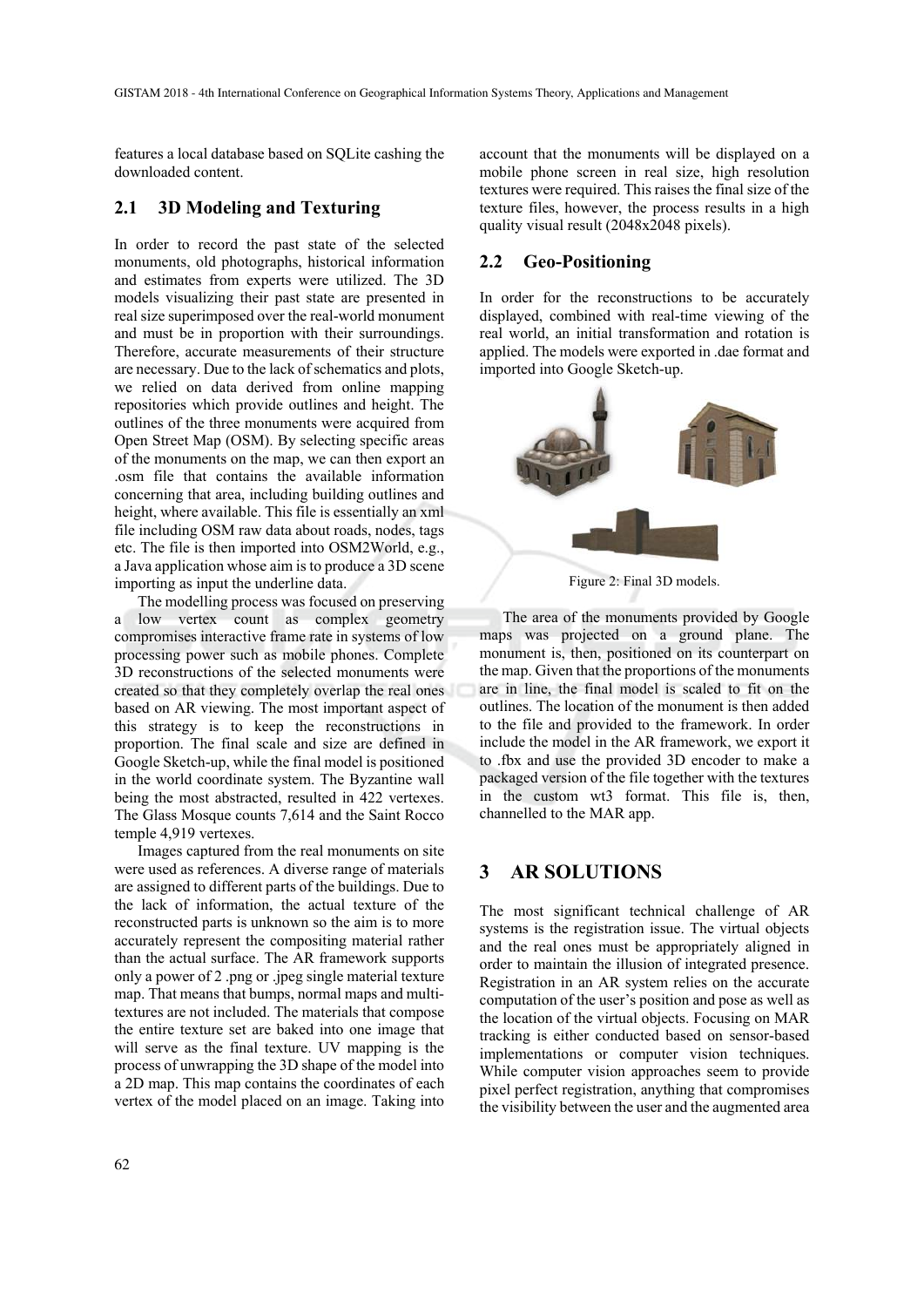can result in the virtual scene jitter or collapse. In addition to this, adequate preparation of the environment needs to take place. While sensor approaches are more robust, limits in acquiring reliable data leads to low accuracy. The work proposed focuses on providing a complete MAR experience to the end-user. Commercial AR frameworks were employed, initially evaluating both optical and sensor-based approaches.

### **3.1 Optical Implementation**

In computer vision implementations, the live feed from the camera is processed in real-time to identify points in space, known a priori to the system and estimate the user's position in the AR scene. These tracking methods require that scene images contain natural or intentionally placed features (fiducials) whose positions are known. Since we don't want to interfere with the monuments, placing fiducial markers in the scenes was out of the question so we relied on pictures and the natural features of the scenes. A basic application was developed in Unity employing the Vuforia plug-in to test the registration. The image recognition methods use "trackable targets" to be recognized in the real environment. The targets are images processed through natural feature detection algorithms to produce 2D point clouds of the detected features to later be identified by the mobile device in the camera's feed. When detected, pose and position estimations are available relative to the surfaces they correspond to. The denser the point clouds are, the better the estimate. This means that the initial images need to contain a large amount of detectable features. For real world buildings, these features most often represent window and door corners and intense changes in the texture, which do not provide a large enough number of features for the algorithm to track. Taking into account the lighting variations of outdoors, the sets of features provided to the system differed greatly from the actual scene and pose tracking was not achievable. Outdoors environments present very challenging conditions to such implementations. Building façades provided a limited amount of features and together with variations in lighting conditions, such a system would need a huge amount of images and training to reliably track the outdoor scene. Taking also into account the cramped environment of a touristic site, image recognition was not a realistic choice.

### **3.2 Sensor Implementation**

Sensor approaches use long-range sensors and

trackers that report the locations of the user and the surrounding objects in the environment. These tracking techniques do not require any preparations of the environment and their implementation relies on cheap sensors present in every modern smart phone. They require fewer actions by the users and ensure that the AR experience will be delivered independent of external conditions. The AR system is aware of the distance to the virtual objects, because that model is built into the system. The AR system may not know where the real objects are placed in the environment and is relying on a "sensed" view with no feedback on how close the two align. Specifically in MAR, modern devices are equipped with a variety of sensors able to provide position and pose estimations. In outdoor settings, the Assisted GPS allows for position tracking with an accuracy of up to 3 meters and for pose estimation, the system combines data from the accelerometer and geo-magnetic sensors. The accelerometer provides the orientation relative to the centre of the Earth and the geo-magnetic sensor to the North. By combining this information, an estimate of the device's orientation in the world coordinate system is provided. For this approach, we used the Wikitude's JavaScript API in combination with our own location strategy. The Wikitude JavaScript API was selected due to its robust results, licensing options, big community and customer service. The implementation includes the Android Location API and the Google Play Services Location API. For the later, the application creates a request, specifying location frequency and battery consumption priority. After it is sent out, location events are fired including information about latitude, longitude, altitude, accuracy and bearing. These are then provided to the AR activities to transform and scale the corresponding digital content on the screen.

# **4 SYSTEM ARCHITECTURE**

#### **4.1 Client-Server Implementation**

One of the main challenges we faced in designing the proposed MAR application was the lack of established guidelines in the application and integration of AR technologies in outdoor heritage sites. The overall design of the system consists of two main parts: the mobile client and the server. The server facilitates a database developed in MYSQL which holds the records about the monuments (name, description, latitude, longitude etc.) and user specific information. The information is delivered to the mobile unit on a location request basis. The database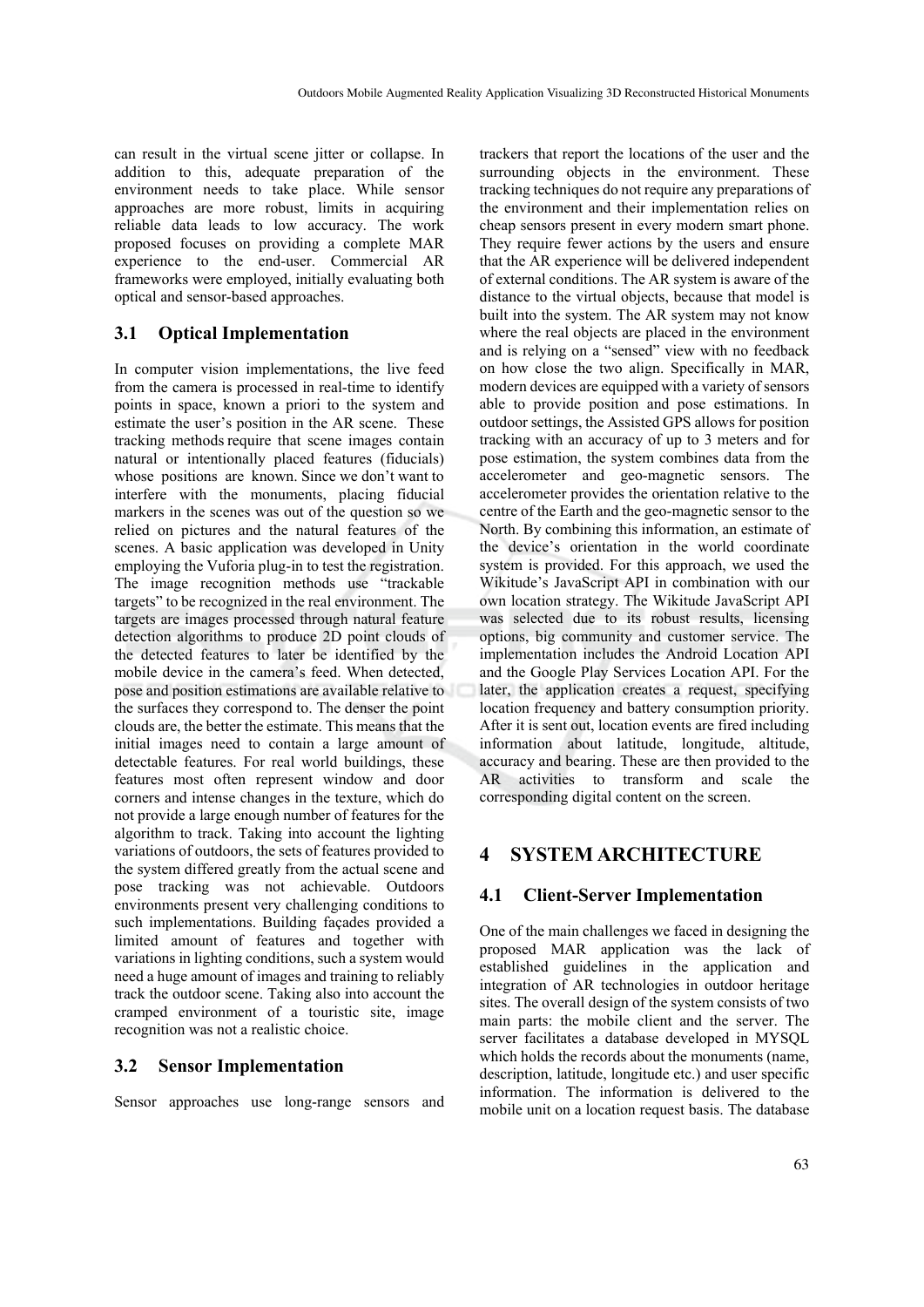is exposed to the users via a Rest-full Web-Service. A basic registration to the system is required. The functions provided include storing data about visits, marked places and the overall progress visualizing all sites in a specific area.

### **4.2 Mobile AR Application**

The mobile application's architecture has been designed to be extendable and respond easily to changes in the underling model of the server. It is based on three main layers. The *Views layer* is where the interactions with the users take place. Together with the background location service they act as the main input points to the system. The events that take place are forwarded to the *Handling layer* which consists of two modules following the singleton pattern. The data handler is responsible for interaction with the local content and communicating with the views while the Rest Client is responsible for communicating with the Web Service. The *Model layer* consists of basic helper modules to parse the obtained JSON files and interact with the local database. The actions flow from the Views layer tothe lower components. Responding to a user event or a location update, a call is made to the Handling layer which will access the model to return the requested data.

The Handling layer is the most important of the three; all interactions, exchange of information and synchronization passes through this layer. The Rest Client provides an interface for receiving and sending information to the remote database as requested by the other layers. It is responsible for sending data about user visits, saved places, updates in progress and personal information. It also provides functions for receiving data from the Server concerning Points of Interest (POI) information and images. It also allows for synchronizing and queuing the requests. While the rest client is responsible for the interactions with the server, the Data Handler is managing the communication of the local content. Information received are parsed and stored in the local DB. The handler responds to events from the views and background service and handles the business logic for the other components. It forms and serves the available information based on the state of the application.

The views are basic user-interface components facilitating the possible interactions with the users. The Map View is a fragment containing a 2D map developed with the Google Maps API. It displays the user's location, as obtained by the background service, and the POIs as markers on the map. The AR view is based on the Wikitude JavaScript API and is

where the AR experiences take place. It is a Web view with a transparent background overlaid on top of a camera surface. It displays the 3D reconstructions while it receives location updates from the background service and orientation updates from the underlying sensor implementation. It also contains a navigation view, where the POIs are displayed as labels on the real world. Interactivity is handled in JavaScript and it is independent from the native code. The View pagers are framework specific UI elements that display lists of the POIs, details for each POI, user leader-boards and user profiles. Finally, the Notification View is used when the application is in the background and aims to provide control over the location service. It is a permanent notification on the system tray where the user can change all preferences of the location strategy and start, stop or pause the service at will.

The aim of the standalone background service is to allow users roam freely in the city while receiving notifications about nearby POIs. It is responsible for supplying the locations obtained by the GPS to the Map View and AR Views. The location Provider obtains the locations and offers the option to swap between the Google Play Services API and the Android Location API; e.g. two location strategies. In order to offer control over battery life and data-usage, the users can customize its frequency settings from the preferences. The views requesting location updates are registered as Listeners to the Location Service and receive locations containing latitude, longitude, altitude, accuracy information etc. The Location Event Controller serves the location events to the registered views. The user's location is continuously compared to that of the available POIs and if the corresponding distance is in an acceptable range, the user can interact with the POI. The events sent, include entering and leaving the active area of a POI. If the application is in the background, a notification is issued leading to the AR Views and Map Views.

The Model layer consists of standard storing units and handlers to enable parsing JSON files obtained from the server and interfaces to interact with the local DB. It stores the historical information concerning the current local, user specific information and additional variables needed to ensure the optimal flow of the application. The local assets, including the 3D models and the html, JavaScript files required by the Wikitude API, are stored in this layer and provided to the Handling layer as requested. The SQLite Helper is the component responsible for updating the local storage and offers an interface to the Data Handler containing all available interactions.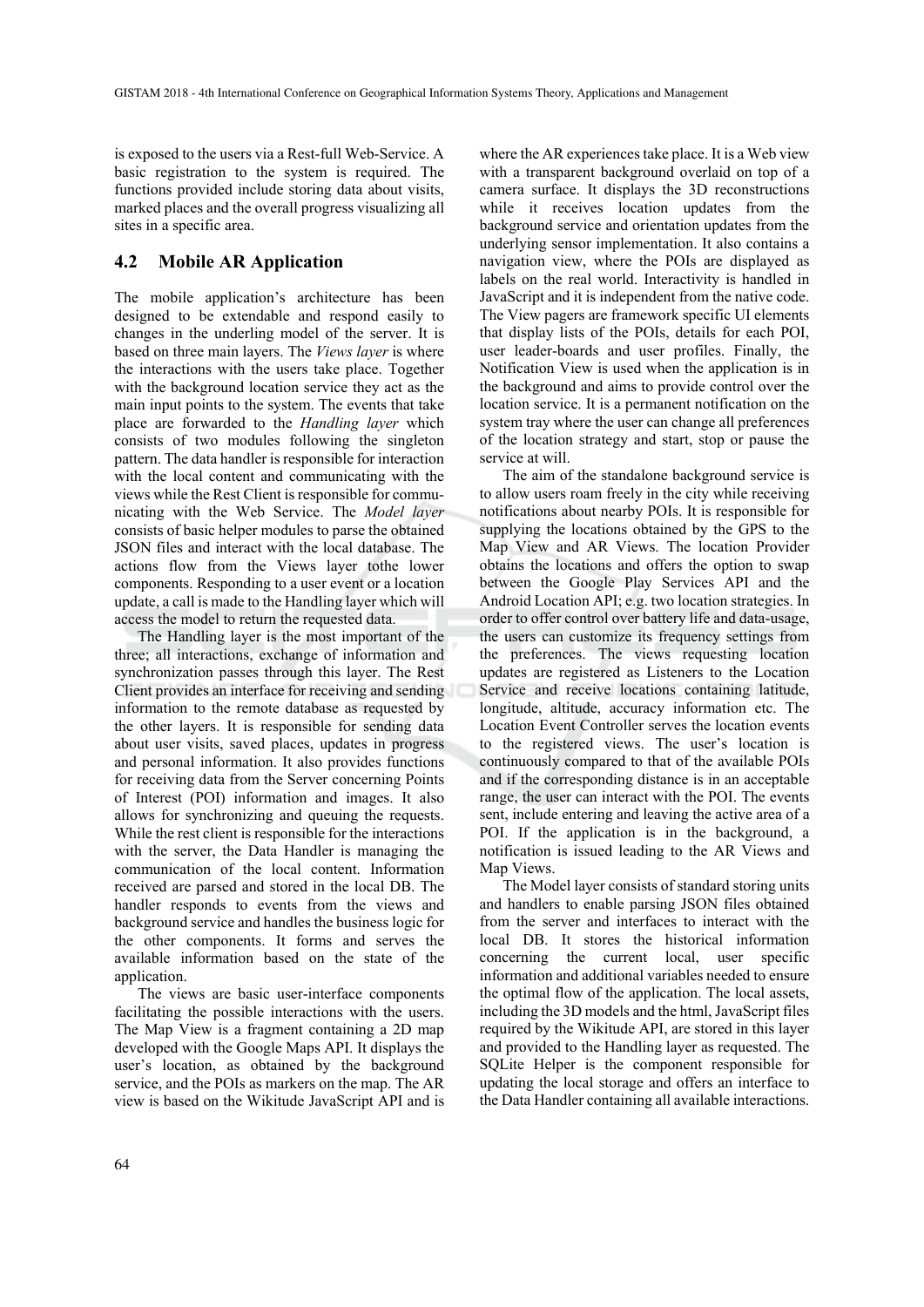### **5 MAR USER INTERFACE**

The main technical challenge was to visualize, onsite, the 3D reconstructions of monuments displayed on a standard mobile phone, merged with the realworld offering a location-aware experience. In this section, we present the final user interface of the application and the flow of the experience. Upon the activation of the application the user is welcomed in a splash screen and is requested to create an account or login with an existing one. After the login process, the application checks the location and requests the POIs and the historical information from the server while it transfers to the main screen. The map activity forms the main screen of our application and facilitates the core of the functionality as shown in Figure 4. POIs are displayed on the map in their corresponding geo-locations. By clicking on a marker, the user can see the info window of the POI containing information, a thumbnail and the distance between POIs.



Figure 3: 3D reconstruction of the Glass mosque featuring the now demolished minaret, as seen by MAR users.



Figure 4: Map view displaying the POIs.

By interacting with a bar at the bottom of the screen, the user navigates the app. These include user profile and preferences, leader-boards and the library while a round button placed in the middle is used to swap between map and camera navigation.

The Camera View displays the real-world content as 2D labels, which contain basic information about the POIs and displays them as dots on the radar to assist in navigation. By clicking on a label, a bottom drawer appears which holds additional information and allows for more interactions. Users can save the POI for later reference, access the reconstruction if available, or return to the map. The main concept of the experience is to reveal the available information under controllable conditions, to facilitate a diverse range of textual, image and 3D interactions.



Figure 5: Reconstructions of the demolished towers of the Byzantine Wall and the restoration of the Rocco temple.

When in the initial state, the user is shown the available 3D reconstructions on the map. After visiting the monuments and viewing them in AR, the rest of the POIs locations are unlocked and displayed on the map indicated as question marks. The goal is to visit them and classify them to the historical periods based on their architectural characteristics and on clues obtained in the library page and from the already visited monuments. The exploration of the POIs can be conducted freely by employing the background service of the app. The users enable or disable this functionality. The aim of this approach is to urge the visitor to observe the monuments, consult the information available and even interact with each other and locals to make each decision. The more areas they visit and unlock, the more points they earn for themselves. The overall progress in the city can be viewed in the Leader-boards page, accessible from the map view.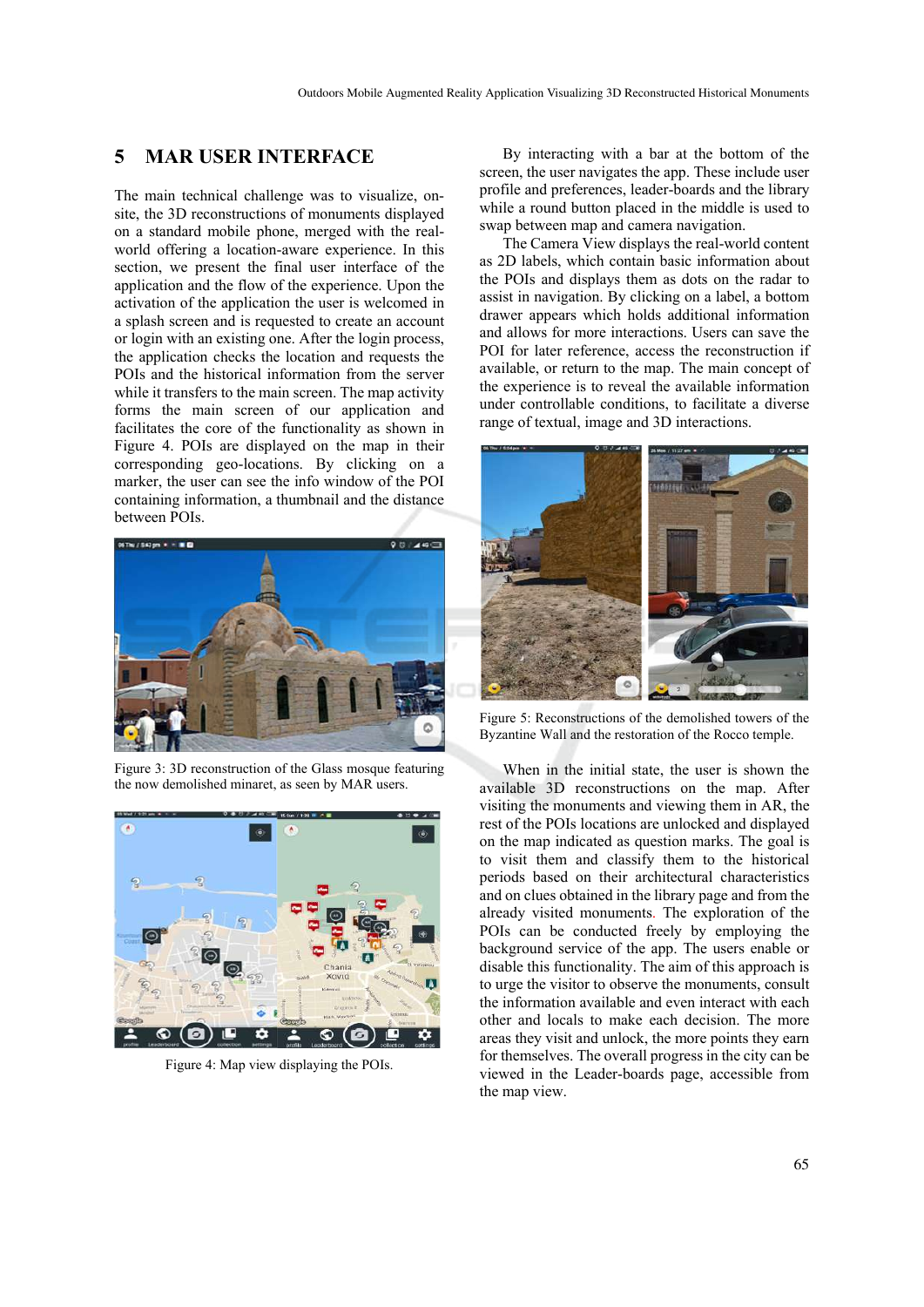The 3D reconstructions are the main feature we aimed to provide as shown in Figures 3, 5. By situating information in the context of their real surroundings, we aim to elevate the communication of cultural and historical information from static forms to visual standards. The 3D reconstructions are accessed from the navigation views. When the user is in close proximity to the monuments, the location Event Handler informs the views to update the content and enable the AR experiences. In this screen, a reconstructed 3D model of the monument is overlaid on the camera and the GPS and inertial sensors are exploited to display the monument on its real world location. The users can freely move around the real site to view the monuments from all available angles. They can click on the model to get information or access the slider, available at the bottom right, to change between the available 3D models. The user can shift between visualizing either the whole model or the reconstructed parts.

The Library page is where a collection of the historical information is displayed (Figure 6). It consists of a view pager containing the historical periods in chronological order. Each page includes a historical briefing and an image showing the active area for that period as well as a list containing the monuments that have been correctly classified. The locked monuments are contained in a separate list. The users can see the monument-specific information by selecting the items on the list. The user can also acquire historical information, including text and images, mark and save monuments or get directions to specific locations.



Figure 6: Pager View of Library, Monument details page.

### **6 EVALUATION**

The MAR functionality as well as generic user interface of the application was constantly evaluated since the start of the technical development. Users communicated comments concerning the AR camera view during navigation stating that the use of the camera instead of the map limited their movements and perception of their surroundings and generally refrained from using it except to locate specific sites and to classify the monuments. During the classification process, the AR camera proved useful as it helped locate specified monuments. Moreover, when the AR camera was on in conjunction with the GPS, high battery consumption was an issue. Following such comments, the AR camera was defined as a standalone activity instead of as map replacement.

In relation to users' general impression using AR experiences, user feedback was quite promising. Most users had never been acquainted with a similar application and were very excited to see the reconstructions superimposed on the real-world monument. Although the registration problem was commented by most users, the geo-location approach was intuitive. The instant tracking method was overall challenging for an unaccustomed audience, but after an initial explanation and guidance, users got used to it and proceeded to experiment with placing the models in the annotated area so that they are accurately overlaid on the actual real-world building, as viewed on the mobile phone.

## **7 CONCLUSIONS**

We presented the design of a mobile Augmented Reality application, geo-located and gamified, aimed for consumer-grade mobile phones increasing the synergy between visitors and cultural heritage sites. In addition to exploring application screens and web content, we offer a novel AR approach for visualizing historical information on-site, outdoors. By offering 3D reconstructions of cultural sites through AR, we enhance digital guide experience while the user is visiting sites of cultural heritage and bridge the gap between digital content and the real world. Our design was focused on providing an expandable platform that could envelop additional sites enabling future experts to display their digitized collections using cutting edge AR technologies.

Although outdoors Mobile Augmented Reality is still hampered by technical challenges concerning